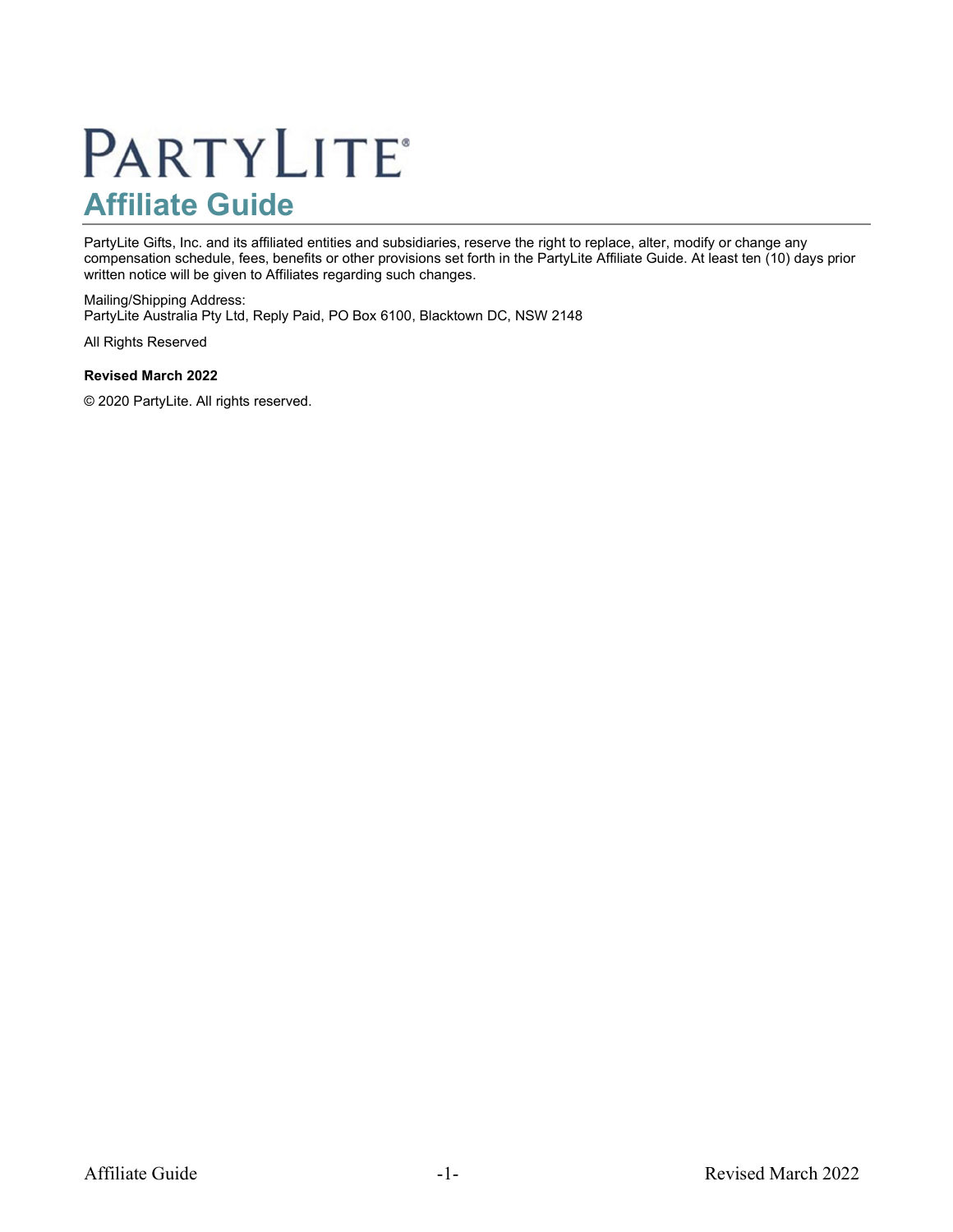# Welcome to PartyLite!

We all have one thing in common: a vision of a brighter world. Our online community is powered by people sharing their passion for home fragrance through the world's brightest and best candles, made with the finest and cleanest ingredients.

We see all different types of people succeed with PartyLite. Some just love home fragrance and design, some are stay-at-home parents looking to make full-time income, some are creatives looking for extra cash, and people who want to take control of their careers. Whatever your reason, PartyLite is a community dedicated to informing and educating people how home fragrance can inspire their creativity, open the door to new opportunities and help to make the world a brighter place.

# About the Affiliate Program

E-commerce and social media have emerged as a billion-dollar-a-day social sharing economy for companies to market and sell their products. PartyLite is taking advantage of this new world by creating a simple Affiliate business model that allows you to control your own business without any pressure to maintain the multi-tiered rank and management of consultants associated with traditional direct selling or multi-level companies.

As an independent Affiliate, you will get paid on your online social media marketing and promotional efforts. It's your own business. You can operate your business activities from anywhere, anytime, on your phone, iPad or tablet, at a coffee shop, yoga studio or the couch in front of your computer.

Once you enroll in the Affiliate Program, Affiliates earn fees through sharing their unique URL ("Unique Affiliate Link") paid on sales volume based on our simple fee structure. There are no quotas or hidden catches!

Share your business with friends and become a "VIP Affiliate". VIP Affiliates are Affiliates who build a team of one-level downline Affiliates and become eligible to earn an additional monthly 5, 7, or 10% fee. In order to earn the additional fee, VIP Affiliates must reach a minimum of \$100 in their own Affiliate-generated customer sales during the month.

In addition, should your Affiliates duplicate the model and bring in their own Affiliates (level 2), you will become eligible to receive a further 5% profit on the level 2 monthly sales, provided that the 100 net minimum threshold has been met.

With our simple business model, there is no starter kit or any inventory to purchase. There are no monthly website maintenance costs, just one low-cost annual enrollment fee as set out in the section titled "Enrollment Fee and Affiliate Benefits" below.

# Affiliate Rules of Engagement

The Affiliate Agreement provides the basis of your independent contractor relationship with PartyLite. In accordance with the Affiliate Agreement, you must comply with the terms and conditions of the Affiliate Agreement and this Affiliate Guide.

Accordingly, you are required to abide by the following:

- You are not acting on behalf of another company, other than one that you own.
- You are not an agent or employee of PartyLite and cannot bind the Company to any obligation and will not be treated as an employee for any benefits or income tax or withholding purposes.
- You are responsible for tracking and reporting your PartyLite earnings for income tax purposes.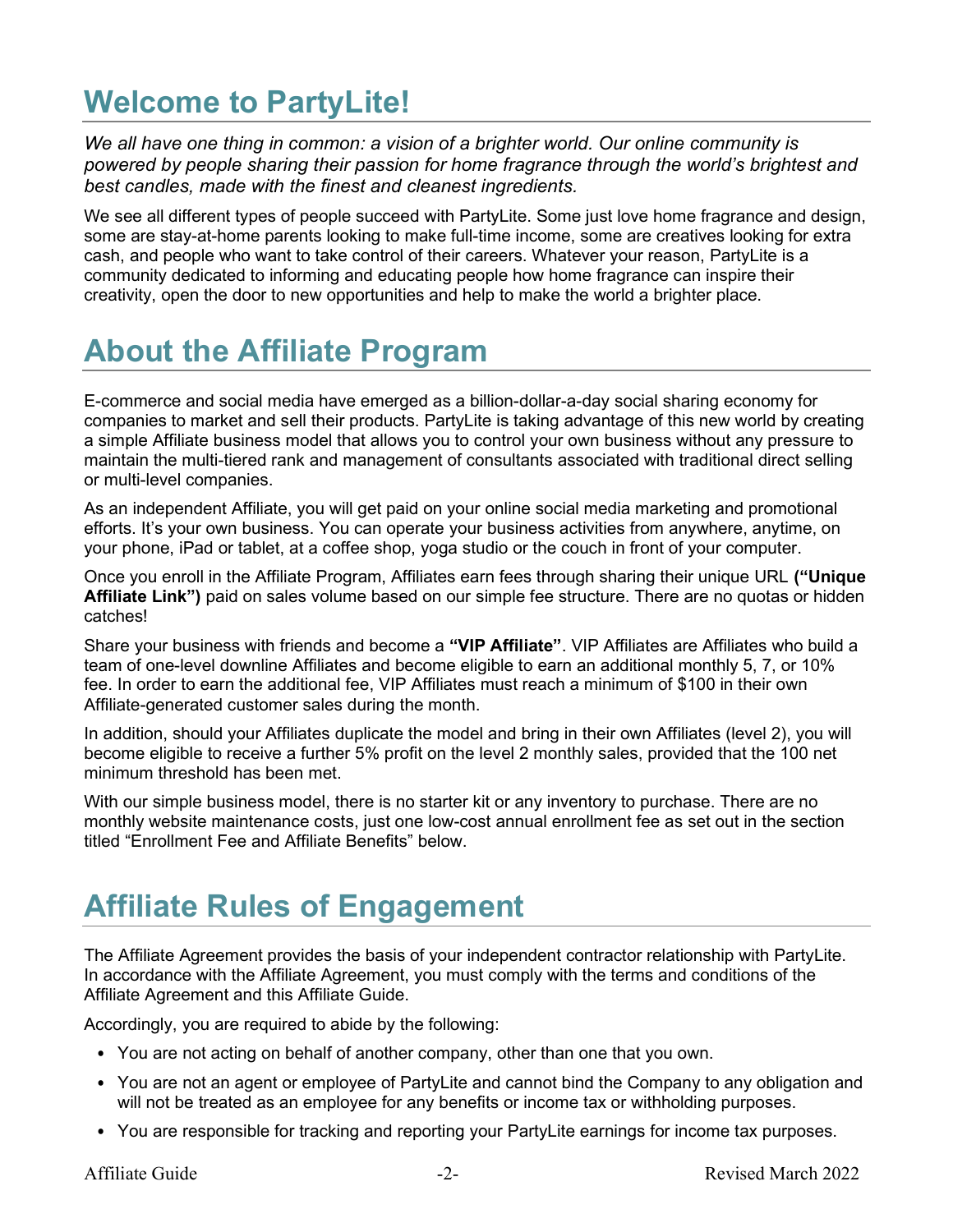- You are responsible for obtaining any governmental business license or permitting requirements that may be required. Local ordinances and regulations vary among each municipality, state, and provincial governmental agency. It is incumbent upon you to determine whether any licensing or permitting requirements, fees, local ordinances or regulations apply to you.
- You agree to adhere to the requirements in this Affiliate Guide, as well as the terms and conditions in your Affiliate Agreement, the Website Terms & Conditions, and the Privacy Policy, which may be updated from time to time.
- You agree that you will at all times positively promote and not disparage PartyLite, its products, programs, representatives, or personnel.
- You agree that should you represent another company or participate in other business activities outside PartyLite, any information, printed materials or other items obtained through your association with PartyLite will be kept separate and not used to solicit, promote, market any non-PartyLite activity. Any use of PartyLite information for non-PartyLite promotional or other activities violates the Affiliate Agreement and this Affiliate Guide and may result in immediate termination of the Affiliate Agreement.
- You agree to protect confidential PartyLite information from unlawful or inappropriate disclosure, or disclosure that would be in violation of your obligations under the Affiliate Agreement.

# Getting Started - Affiliate Account

PartyLite creates an Affiliate Account for each new Affiliate. You will be assigned an Affiliate ID number to identify your Affiliate Account and you will be notified of this number by e-mail.

Note: An Affiliate ID number is assigned to one individual only and may not be shared.

Go to your Unique Affiliate Link and log in using your email and password. Go to 'My Account' and you will find your 'My Business' virtual office, which includes:

- Your Retail Customer Orders
- Performance Dashboard
- Downline Affiliate Report
- Resource Centre

# Enrolment Fee and Affiliate Benefits

When joining PartyLite, Affiliates pay an annual enrolment fee of AUD \$49.90. This enrolment fee helps to offset costs associated with administration and maintenance of the Affiliate Program, and provides you with the following:

- Exclusive product previews
- 20% off personal full retail purchases
- Unique Affiliate Link
- Earn fees in accordance with this Affiliate Guide
- Self-guided training
- Promotion and marketing materials
- Social media branding assets
- No credit/debit card processing fees for product purchases

Important benefits are explained in further detail in the following sections, below.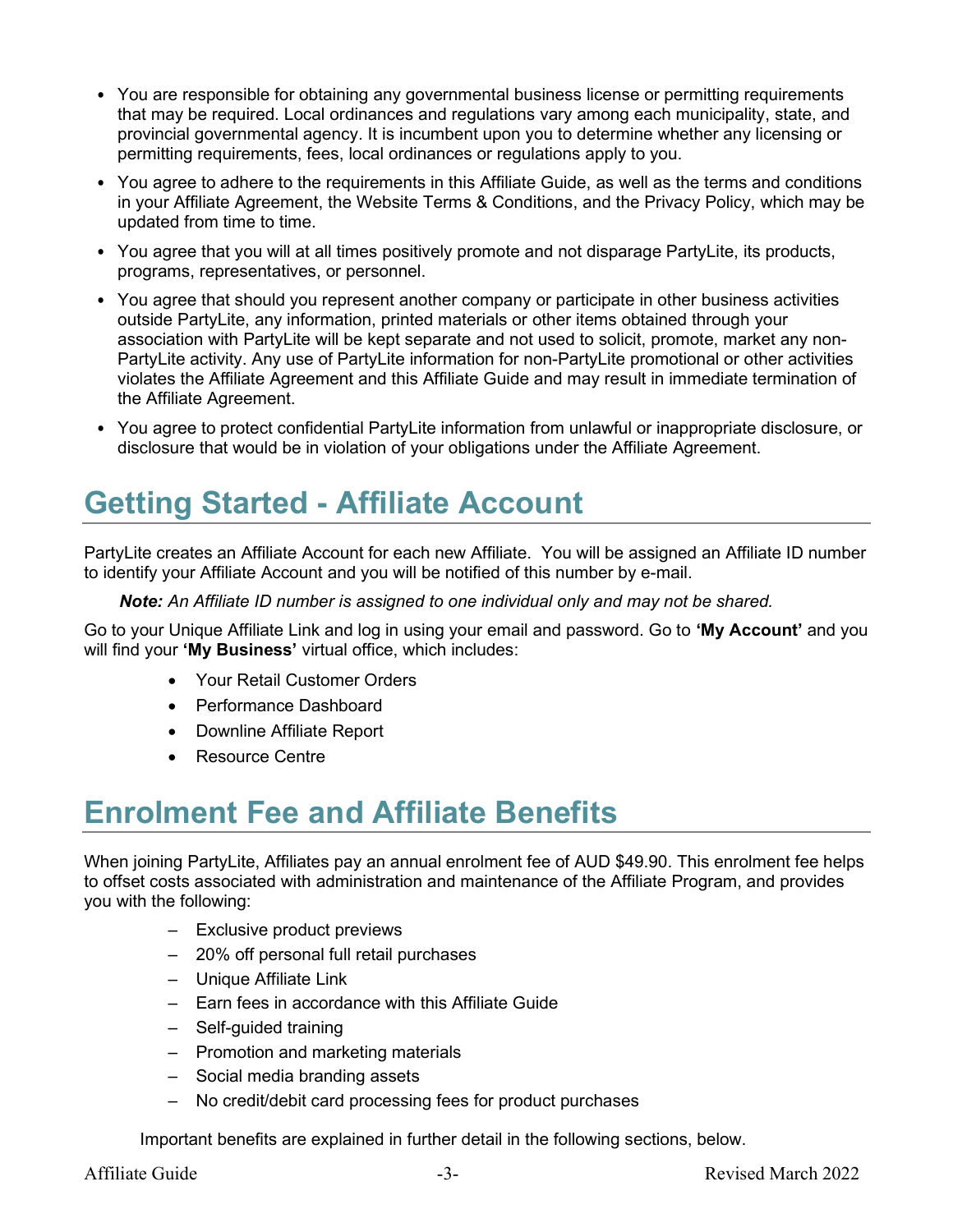### Annual Re-enrolment

After 12 months from the date of your initial enrolment, and every 12 months thereafter, you will need to re-enrol to continue as an Affiliate. You will be reminded when your renewal date is approaching. Should you not re-enrol within 30 days following your renewal date, your account will be closed/deactivated, the Affiliate Agreement will be terminated, your customers will be opted out of your Candle Connection e-newsletter (see details below) and, subject to compliance with applicable laws, transferred to the Company version. Your one-level downline Affiliates will also be designated as PartyLite House Accounts, meaning that you will no longer earn the commission off those Affiliate sales. The same is applicable for second level Affiliates.

### **Unenrolling**

If you choose to no longer be a PartyLite Affiliate, simply contact our Customer Experience Team at cs@australia.partylite.com, and request that we cancel your participation in the Affiliate Program. The enrolment fee is non-refundable after 30 days. The annual re-enrolment fee is non-refundable.

Once removed from the program, your Affiliate Account will be closed, and for VIP Affiliates, your firstlevel downline Affiliates, if any, will be placed under the House Account. The same is applicable for second level Affiliates.

In addition, both your Affiliate website and your personalized Candle Connection eNewsletter will be deleted. Your Candle Connection recipients will be unassociated with your Affiliate account and moved to the house account.

Note: Customer information is confidential and should not be disclosed outside of PartyLite. PartyLite will retain Customer and contact information for itself when you are no longer enrolled, subject to applicable laws.

If you re-enrol in the future, under your prior or a different upline, PartyLite will either reactivate your previous Unique Affiliate Link or create a new one. Customers who wish to receive Candle Connection will need to reenrol through your Unique Affiliate Link. However, for VIP Affiliates you will lose your onelevel and two-level downline Affiliates, as they will not be re-associated to you.

### Can I change my Upline?

No, once an Affiliate is linked with another Affiliate or to the House Account, that affiliation cannot be changed or modified.

### Closing an Affiliate Account

At PartyLite's sole and absolute discretion, we may close an Affiliate Account for several reasons including, but limited to:

- Any violation of the Affiliate Agreement, this Affiliate Guide, the Website Terms & Conditions, or the Privacy Policy, and/or any other Company policies, or procedures, which we will make available to you from time to time.
- Accruing an outstanding balance that has not been paid within 60 days.
- Submitting an Affiliate Agreement using another individual's identity or information without their permission.
- Purchasing PartyLite products or paying Affiliate fees using a credit/debit card of another individual without their permission.

If PartyLite closes your account, the measures set forth in the "Unenrolment" section above apply.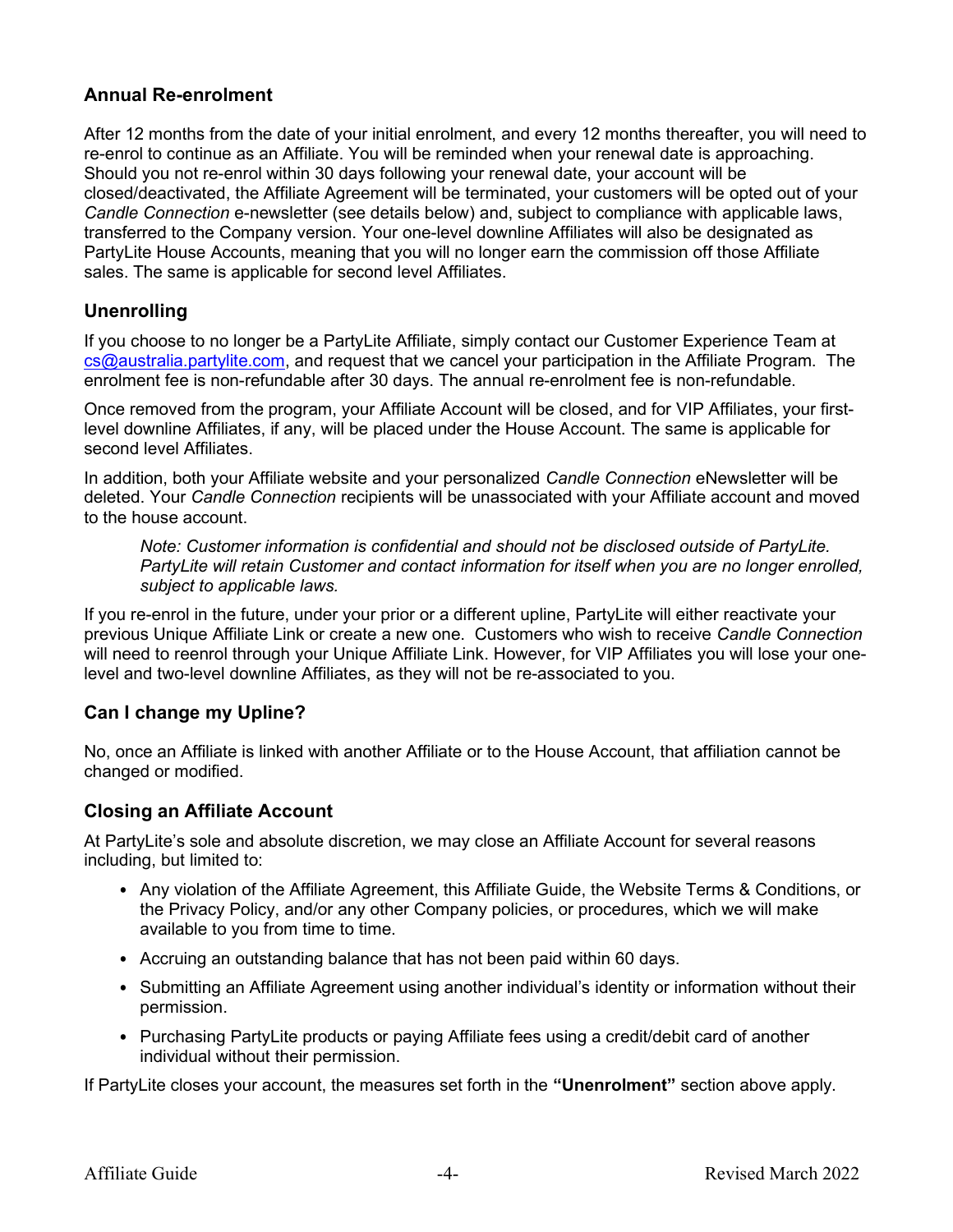### Discount on Personal Purchases

Affiliates automatically receive a 20% discount on all regularly priced products when logged in on your Unique Affiliate Link. Note that Affiliates will not earn fees on these personal purchases.

### Unique Affiliate Link

As part of your Affiliate Account, PartyLite will create a personal Unique Affiliate Link for you, which we will email to you when you receive your Account ID.

A Unique Affiliate Link is your professional place on the web, and contains updated, consistent and professional messaging, regular site updates, social marketing images and credit card processing. It is also used for directing customers to shop and purchase PartyLite products.

Your Unique Affiliate Link will include your first and last name and will appear in this format:

www.partylite.com.au/firstnamelastname

Note: Should a site already exist with this name, a sequence number will be added to the end of it.

### Benefits of Your Unique Affiliate Link:

- 24/7 access to online shopping
- Send potential Affiliates to your Unique Affiliate Link to research the opportunity of becoming a PartyLite Affiliate
- Link friends and followers on social media directly to your Unique Affiliate Link to shop online.

### Corporate Shoppable Website (PartyLite.com.au)

Make sure that customers have your Unique Affiliate Link so that they become affiliated with you. This is the only way to earn fees.

- Customers who already have shopped with an Affiliate: PartyLite will use a cookie to determine which Affiliate the customer has shopped with most recently. In the absence of a cookie or if the cookie has expired, PartyLite will credit the order to the Affiliate with whom the customer last placed an order.
- New PartyLite Customers who do not have an Affiliate: These customers will be able to order items on the Company website and those orders will be credited to the House Account. Affiliates will not earn fees for such orders.

### Compensation – Earning Fees

There are no minimum sales requirements for you as an Affiliate. However, the more you promote, the more opportunity you create to earn. You can easily track your performance in the 'MyBusiness' section of your Virtual Office. The fee to be paid to you will be based on your Net Sales (as defined below) and calculated in accordance with the table below: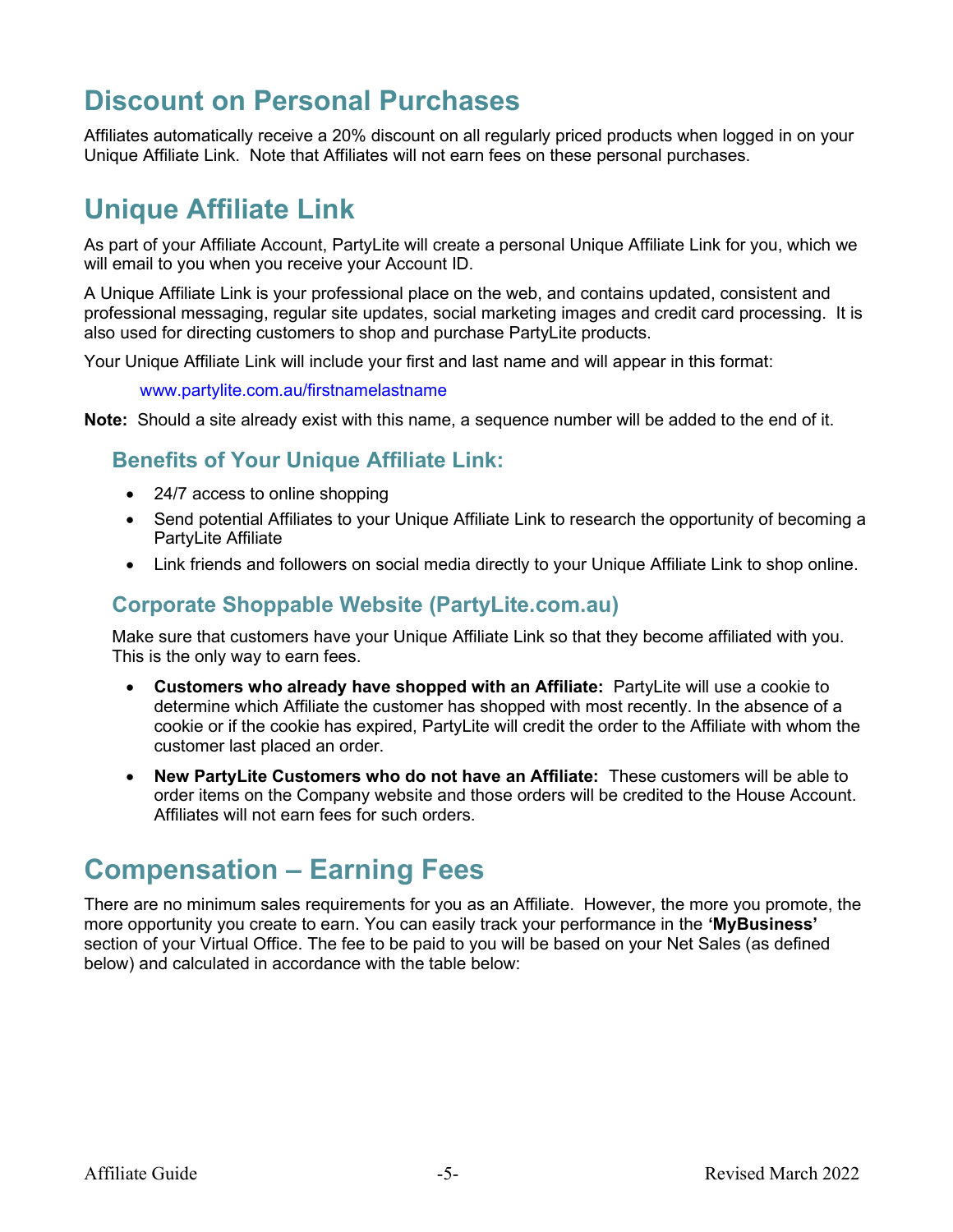### Australia (AUD)

| <b>Monthly Net Sales through your</b><br><b>Unique Affiliate Link (Customer Volume)</b> | <b>Percentage of Net Sales</b><br>to be paid |
|-----------------------------------------------------------------------------------------|----------------------------------------------|
| $$0 - $374.99$                                                                          | 15%                                          |
| \$375.00 - \$749.99                                                                     | 20%                                          |
| \$750.00 - \$1,499.99                                                                   | 25%                                          |
| $$1,500 - $2,999.99$                                                                    | 30%                                          |
| +\$3,000.00                                                                             | 35%                                          |

Boss IT! Booster 1: Personally sign-up a minimum of 2 new Affiliates with minimum of AUD \$100 CV each, in that calendar month, and we will boost your CV earnings on personal sales by 5% for the month (up to 35% maximum)

### Sales Volume

Your sales are separated into the following categories:

Personal Volume (PV) – this represents your own purchases, that is, purchases you make for yourself. You will receive a 20% discount on full retail pricing when logged in on your Unique Affiliate Link. You will not earn fees on these sales.

Customer Volume (CV) – this represents purchases of PartyLite products, including gift certificates, that customers make using your Unique Affiliate Link or on the PartyLite company website where a customer's order has previously been attributed to you. You will earn fees on these Net Sales.

Affiliate Volume (AV) – this is your Personal Volume plus your Customer Volume.

Team Volume (TV) – this is the Volume of your first-level (5 or 7%) and second-level (5%) downline Affiliate(s), if any. You will earn fees on these Net Sales, provided you reach a minimum of AUD \$100 in your own Affiliate-generated customer sales during the month.

### Calculating your monthly personal compensatable sales activity

- You will receive a weekly fee payment for Net Sales payable at the 15% minimum Net Sales percentage during a calendar month.
- You will then receive a monthly fee payment for the remaining monthly Net Sales under the highest applicable compensation percentage in accordance with the table above, less the total of weekly payments received for that month.
- VIP Affiliates: If you have personally recruited one or more first-level downline Affiliates, and you have achieved at least AUD \$100 in monthly Customer Volume Net Sales, your monthly fee payment will also include the 5, 7, or 10% fee on the Customer Volume and Personal Volume Net Sales attributed to each of those downline Affiliate(s) depending on the amount of level 1 sales and the sponsoring requirement. Below is the current Australia Level 1 commission tables that you can use to determine your level 1 commission rate.

#### Australia

| <b>Level 1 Monthly Sales</b> | <b>Your Commission</b> |
|------------------------------|------------------------|
| $$0 - $2,399.99$             | 5%                     |
| $$2,400.00+$                 | 7%                     |

**Boss IT! Booster 2:** Personally sign-up **minimum of** 2 new Affiliates in the month (each Active with **minimum** AUD \$100 CV in that month) and influence your Level 1 Team to generate min \$4,800 (CV & PV) and we will increase your Level 1 Earnings to 10%. If your Level 1 net sales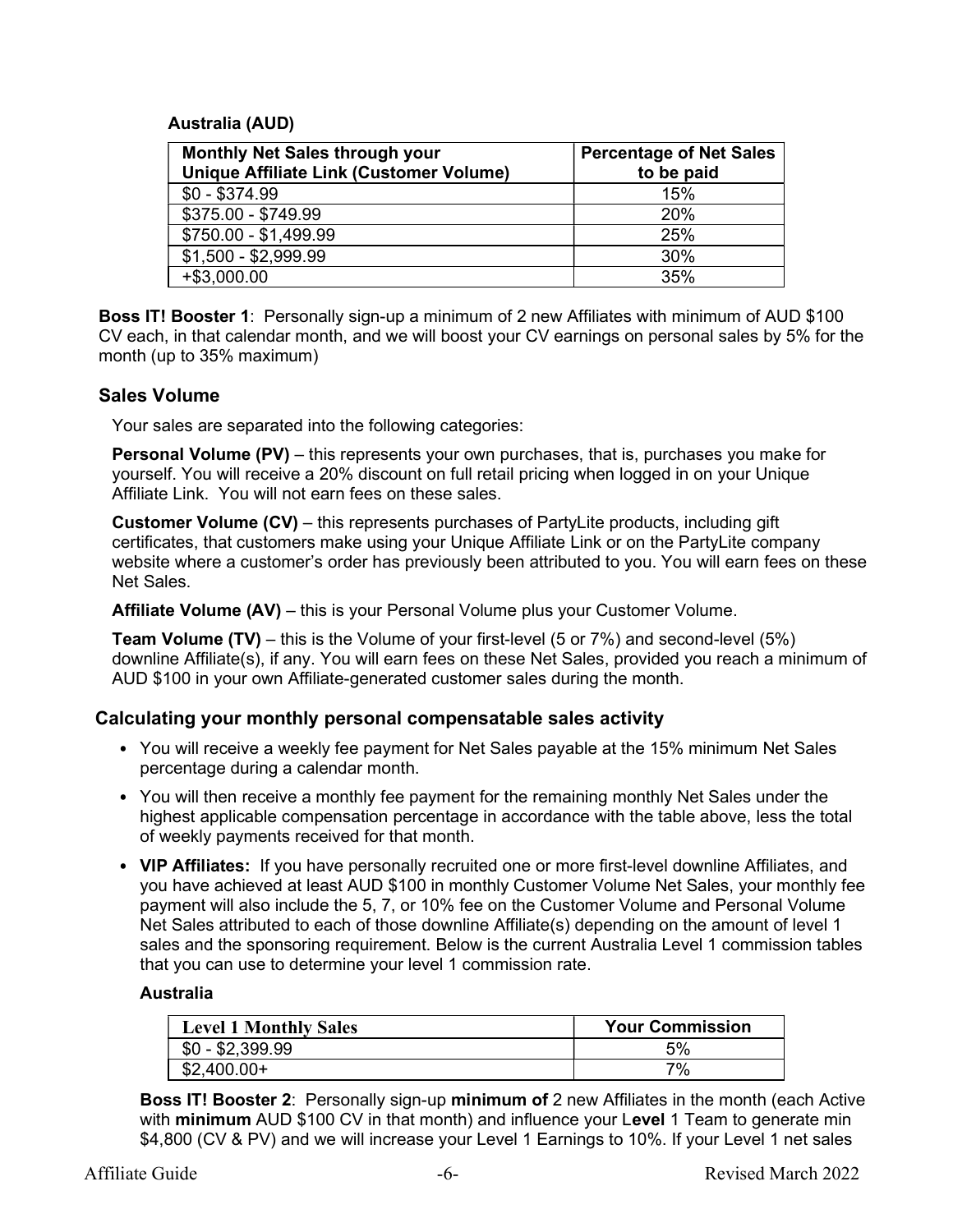exceed \$4,800, but if sponsoring requirement is not met, your commission on Level 1 will remain at 7%.

**Boss IT! Booster 3:** In addition, if your level 1 Affiliates have personally recruited one or more first-level downline Affiliates, and you have achieved at least AUD \$100 in monthly Customer Volume net sales, you will become eligible to receive a further 5% commission on level 2 monthly sales for each level 2 Affiliate signed up after April 1, 2022

- "Net Sales" means the gross amount that PartyLite receives from customers, other than an Affiliate, for the sale of Products listed on an invoice, less all applicable discounts, rebates, adjustments, credits, returns, or cancellations, and applicable shipping and handling costs, sales, use, or value added taxes, import or export fees, and customs duties, if any.
- Weekly fee payments will be issued to Affiliate on the Thursday following the previous week's sales activity (Mon – Sun), or this may be the next business day if Thursday is a public holiday in the state or territory in which you are primarily based. A monthly fee payment for the remaining Net Sales, along with first-level and second-level downline fees, if any, will also be issued within 10 days following the end of the previous month. Receipt of payment may take several days to process.
- All customers and Affiliates may return a product for a full refund within 60 days of the date of purchase. Refunds will be deducted from your Net Sales in the month the refund is processed.

### Payment of Fees – PartyLite Pay

- PartyLite has created a payment system designed to provide you with fast, convenient, and reliable access to your earned fees. We call this "PartyLite Pay". You will get paid via an automated payment transfer method – to your nominated bank account.
- From desktop to laptop, tablet to smartphone, your PartyLite Pay makes accessing your funds easy- wherever you are.
- If PartyLite does not already have your bank account information, you will need to provide that to us when you join and accept the terms and conditions. Upon joining an email will be sent to you, which will provide you with an option to complete a direct debit/credit authorisation request so that we can pay any weekly/monthly compensation that may be owed to you.

### Disclosure Statement and Disclaimer on Earnings

There are no guarantees regarding income or earning potential. The earnings figures and percentages in this guide are a hypothetical illustration of how the PartyLite opportunity functions. PartyLite's estimate of what a hypothetical Affiliate may earn using the lowest available valuation data, may be between AUD \$1.16 and AUD \$544.67 per year. Calculations for the purposes of this estimate include all Affiliates who promote PartyLite products, which result in customer purchases of products through the Unique Affiliate Link assigned to that Affiliate within a one-year period. This estimate is subject to change after six months of operation in Australia, and will be updated annually thereafter, or otherwise as appropriate at PartyLite's sole and absolute discretion. This estimated hypothetical figure represents a low range of compensation estimated to be earned by over 50% of all Affiliates based on current available data, which may or may not be indicative of future results. Actual individual earning results may vary, and these estimates should not be relied upon for budgeting purposes or an indication of your actual earnings as an Affiliate.

### Self-Guided Training Materials

To assist you with your business activities, PartyLite offers a variety of tutorials, videos, and guidelines to help you grow your business using social media and online selling techniques. Training materials can be found in the Resource Centre under your 'My Business' section of your Affiliate Account.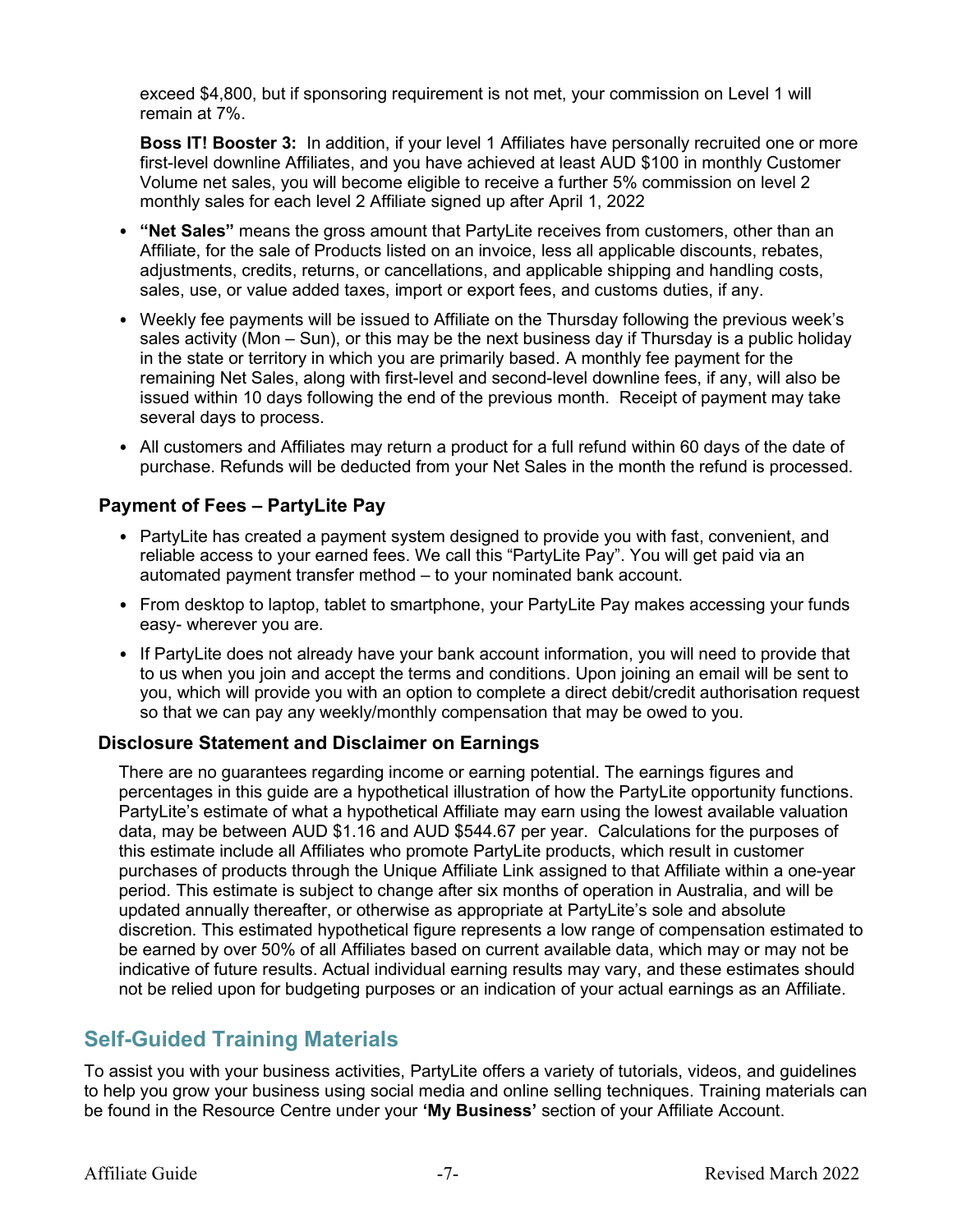### Promotional & Marketing Materials

PartyLite's primary method of selling our products includes online social media promotion via the Unique Affiliate Link and through our Company website. As an Affiliate, we will make available to you a variety of materials and ideas to help you promote and market PartyLite products.

### E-commerce Platform

Marketing images are continuously updated on our e-commerce website. These images are available for your use in promoting PartyLite products to your network on various social media and other platforms. Additional details are contained throughout this Guide.

### Candle Connection

Candle Connection is an e-mail newsletter that PartyLite customizes with your Unique Affiliate Link and distributes for you and on your behalf to all customers who have registered for Candle Connection. Candle Connection works to drive customers to your Unique Affiliate Link to shop online.

Note: PartyLite does not sell e-mail addresses, just the best candles on the market! Subject to compliance with applicable laws, PartyLite will retain Customer contact and e-mail information for PartyLite business purposes only.

### Displaying and Promoting Products

As an Affiliate, you may also promote and display PartyLite products via in person-to-person activities, and attending events such as fairs, bazaars and consumer trade shows, but this is not required. Note, that PartyLite will only pay fees on customer purchases made through your Unique Affiliate Link or through our Company website where a customer already has been associated with you (through previous a purchase using your Unique Affiliate Link). PartyLite does not permit the promotion or sale of our products in brick and mortar retail outlets or at kiosks.

### Company Trade Names, Trademarks and Logos

The Company's trade names and trademarks, including "**PartyLite®", "PartyLite Gifts<sup>®</sup>"**<sup>,</sup> and various PartyLite logos are the exclusive property of PartyLite. PartyLite trademarks are registered with the IP Australia and/or other international governmental registration agencies and offices. All unauthorized use is a violation of the Affiliate Agreement and this Affiliate Guide and may result in immediate termination of your Affiliate Agreement. Unauthorized use may also violate federal and international laws. PartyLite reserves all of its rights under applicable law.

### Copyrights

All works that Affiliate creates or prepares using the "PartyLite" name or Company logos are deemed to be copyrighted material and a work made for hire. PartyLite retains ownership of all such copyrights. You may use Company trade names and trademarks only in accordance with the rules set forth below and elsewhere in this Affiliate Guide and the Affiliate Agreement. PartyLite may revoke or alter any permission to any Affiliate as the Company deems appropriate.

### Licensing Permission

Company-approved materials, images, and messaging for advertising furnished by the Company using PartyLite trade names, trademarks and logos are available for Affiliate's use and may be used only as intended for the promotion and marketing of PartyLite products. You may use these materials to promote your business activities in print, on social media, and in online business directories in accordance with the policies under this Affiliate Guide.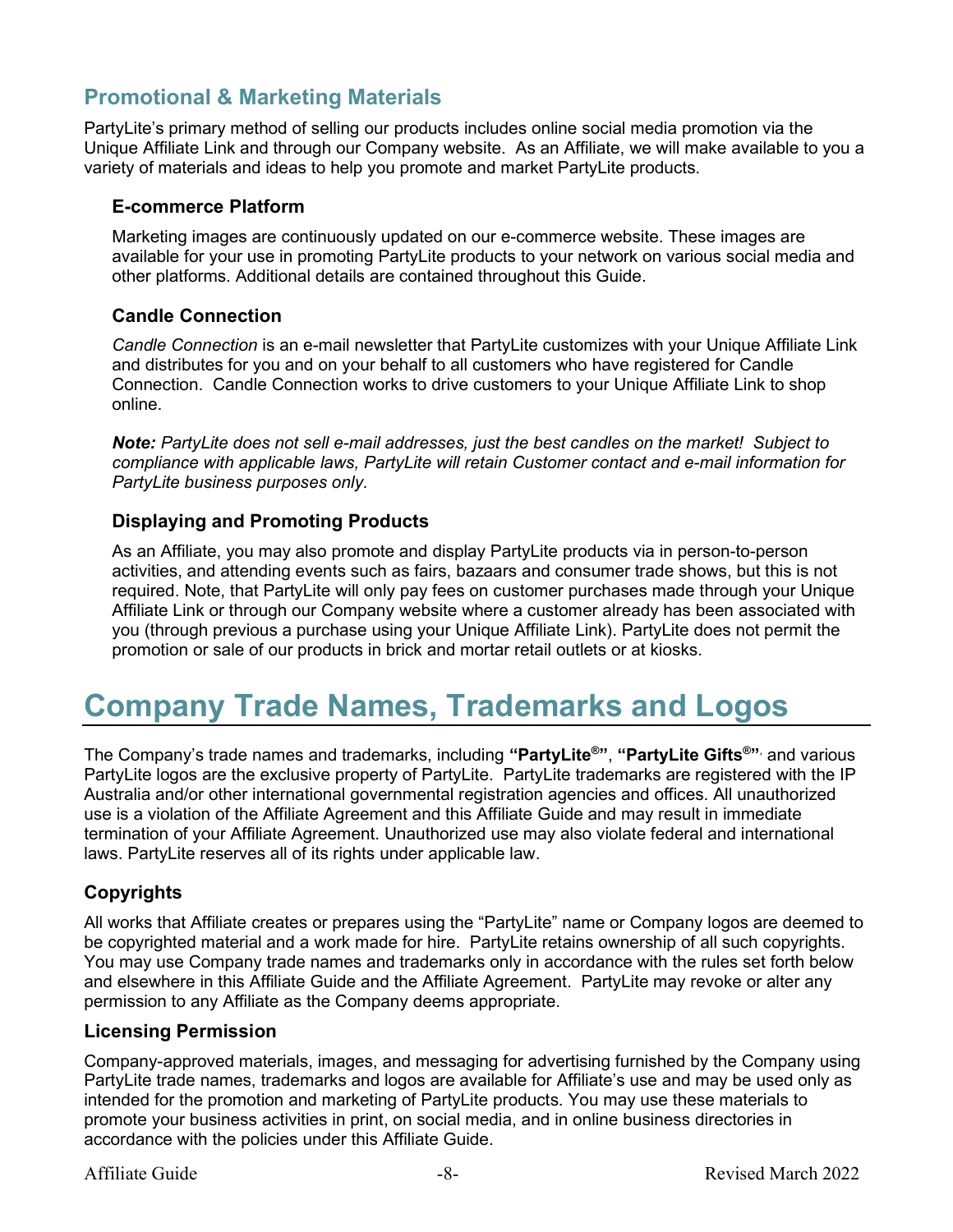### Materials Include:

- Product images and product descriptions on the PartyLite company website.
- Company-provided sales literature, supplies, and brochures, letterhead, envelopes, business cards and address labels utilizing Company-approved trade name, trademarks and logos, which the Company may supply in its sole and absolute discretion.
	- Materials can be purchased through an authorized licensee of the Company or through other resources, which the Company will provide to you, using only approved trademarks and logos. All materials must be used with approved language indicating that you are an independent PartyLite Affiliate.

### Limitations on Use of Company Name

Except as provided in this Affiliate Guide, you may NOT use PartyLite trade names, trademarks, logos, copyrighted designs, images or symbols without the Company's express written permission.

You are not permitted to take any action that will injure or tend to dilute any PartyLite mark, and you will not engage in any unfair or unethical trade practice, including the use of confidential information for any competitive purpose, either with or without using any Company trade name or trademark.

Affiliates may not use PartyLite's trademarks or trade names, or any variation, on personal checking accounts, checks, or credit card accounts. Marks may not be used on any online or print advertising material promoting your independent business, except where such materials are used solely for promoting PartyLite and its products.

## Social Media Communications Policy

Promoting your PartyLite business in print or online through business directories and all forms of social media is not just a reflection of you, but also reflects PartyLite and every fellow PartyLite Affiliate.

PartyLite has developed this Social Media Communications Policy to provide rules and guidelines that respect and protect the Company and assist you in using online tools to promote your PartyLite business activities.

It is every Affiliate's responsibility to investigate and understand the business practices of those they advertise and promote their business with.

### General Requirements

Affiliates are required to adhere to the following rules:

- Affiliates are not permitted to refer to themselves in such a way that would lead anyone to believe that they have control over a geographic area.
- An Affiliate must comply with the following conditions when using the "PartyLite" name or any of our logos on all social media and personal websites:
	- $\circ$  An Affiliate must clearly identify herself or himself as a "PartyLite Affiliate" in all references to her or his affiliation with PartyLite. Affiliates are not permitted to refer to themselves as an employee of PartyLite.
	- $\circ$  An Affiliate may use PartyLite approved product images and images posted by PartyLite on its social communications sites, which may be shared with Affiliates.
- Affiliates *may not* engage with advertisers that use business practices and functionality that interrupts a visitor's online browsing or shopping experience on any PartyLite website.
- Affiliates may prepare user-generated content for promotional and marketing purposes, so long as such content follows the foregoing requirements, as well as other rules set forth in this Affiliate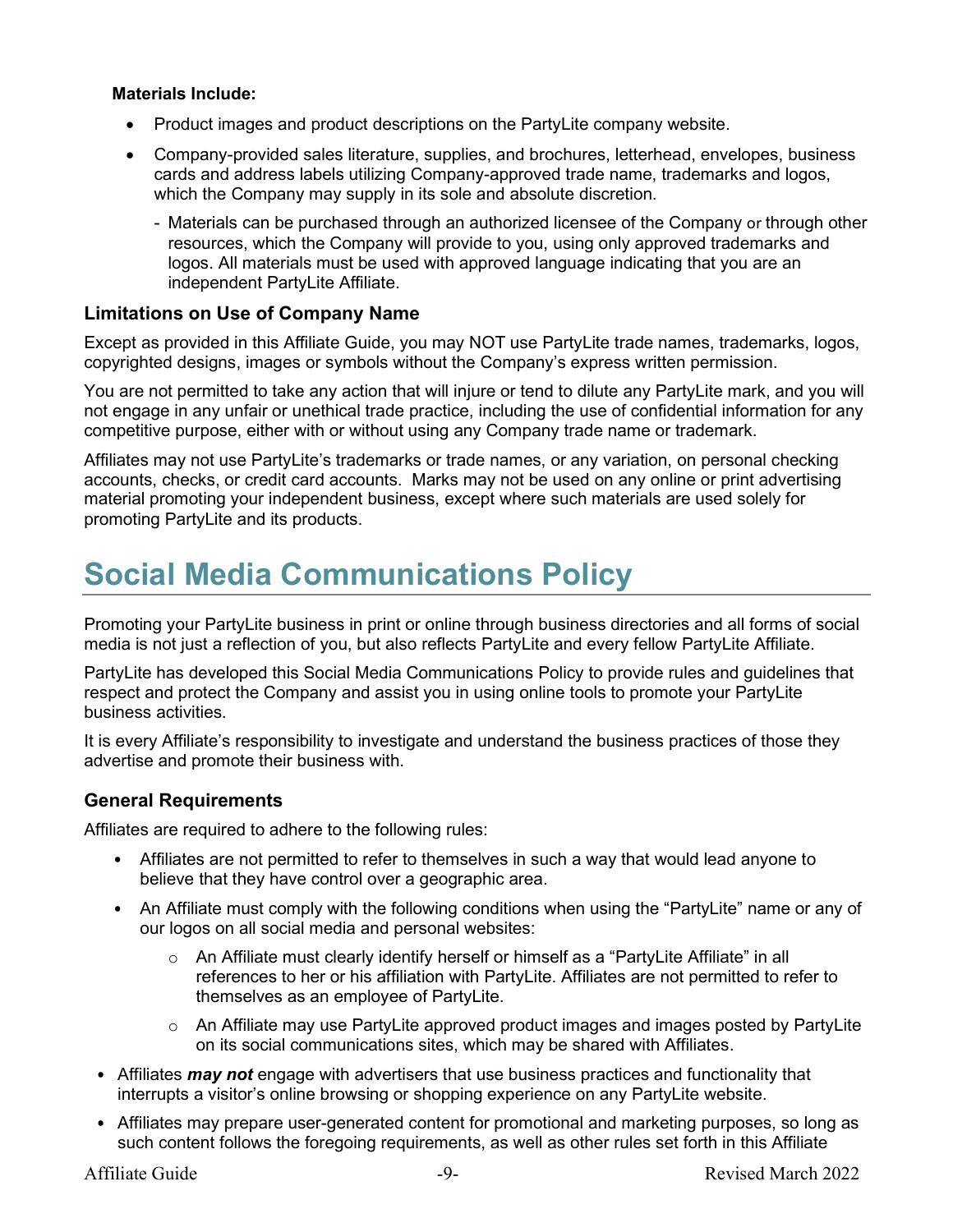Policy and the Affiliate Agreement.

### Social Media Manners

Below are common-sense tips for good manners and online etiquette:

- Do not write or post anything that might reflect negatively on PartyLite;
- Be honest and use your best judgment in all situations;
- Always be professional, especially when accepting criticism;
- Always be aware of, and protect, confidential PartyLite information and personal information belonging to other Affiliates and customers.

Note: PartyLite does not endorse any Affiliate's social media sites or its contents. You are responsible for your social media site and its content, including complying with applicable laws.

### Prohibitions Regarding Social Media Websites

You are prohibited from using social media or other Internet connections in any manner that violates any PartyLite policy, which we have made available to you, or the Affiliate Agreement, including but not limited to Company policy prohibiting the disclosure of confidential information whether online or otherwise.

You are personally responsible for the material you post on social media, whether it is a blog or website. If you maintain a social media site, you may be held responsible for content posted on that site by third parties. You are encouraged to monitor and/or restrict such third-party content on all websites and social media sites you maintain.

When posting or adding comments on any PartyLite company social media site or website, you must avoid soliciting business for yourself. To keep PartyLite sites engaging for all Affiliates and visitors, please adhere to the following:

- Do not post your Unique Affiliate Link or post links to any other website or social media site.
- Avoid posting any personal or business contact information, including address, phone number, e-mail or city you live in. We will remove posts containing such information.
- Do not encourage others to contact you.
- Help keep comments, links, photos and videos focused on being a PartyLite Fan. Do not publish negative posts about other brands. We will remove any such post, link, photo, or video.
- By submitting posts, links, photos, videos and captions, you grant PartyLite permission to publish them anywhere at any time, with all editing rights as PartyLite deems appropriate. Your submission of these materials means you have obtained all necessary consents, including moral rights consents.

### Commenting on Social Media Sites

- You may, provide "status updates" or otherwise comment on social media sites concerning your promotional activity, but in so doing you must not misrepresent your relationship with PartyLite. We remind you that you are engaged as an independent contractor pursuant to the Affiliate Agreement and must not refer to yourself as an employee of PartyLite.
- State only truthful comments about your experiences working as an Affiliate with PartyLite or using PartyLite products, and never state false, misleading or deceptive information about PartyLite or our products.
- Refrain from including content or material that may be construed as offensive, distasteful, controversial or otherwise reflect poorly on PartyLite or your promotional activity.
- Do not make actual or implied earnings claims. Do not post anything that refers to how much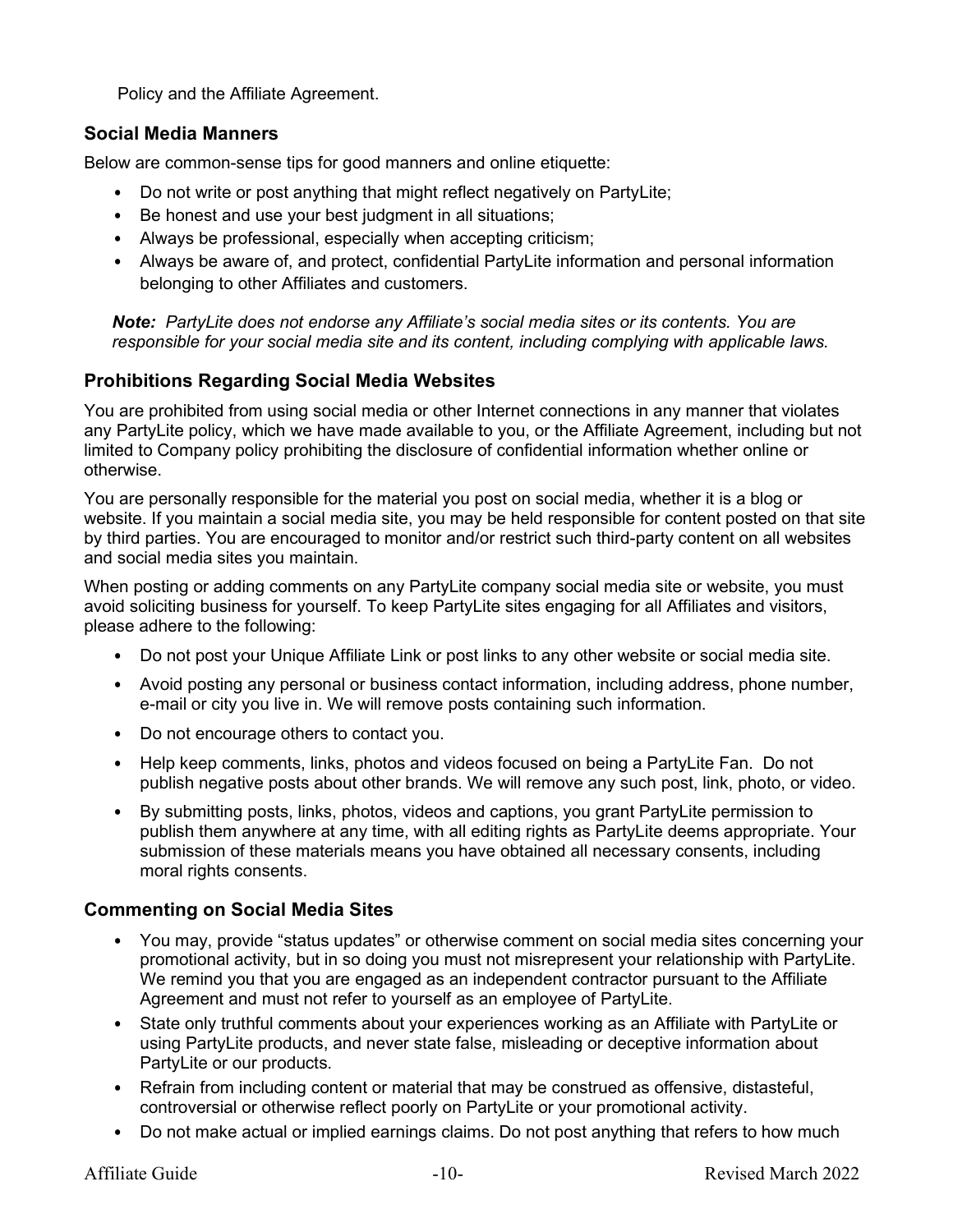money you earn or represent to others how much she/he may earn if that person were to also become a PartyLite Affiliate.

• If you choose to make product claims, use only the exact claims language found in approved Company literature or official websites.

# Advertising for Affiliates

### Advertising is a business investment with tremendous potential but no guarantees.

The best advertising to grow your business continues to be through social networking and "word of mouth". Additionally, your commitment to provide outstanding professional service and follow-up is invaluable to growing your business! Affiliates will need to determine for themselves whether the costs of advertising will provide a good return on their investment.

Word-of-mouth marketing is done person-to-person, on blogs, through brand advocates (online customers) and through social communications like Facebook, Instagram, Twitter and LinkedIn. Because of that, there is an increasing value in networking and advertising your business online and through social media forums, such as Facebook, Twitter, Instagram and Pinterest. Rules and Guidelines for managing your social media provided below and in the Social Media Communications Policy Guide.

### Promoting your Unique Affiliate Link through Search Engines

Search engines such as Google or Yahoo, are regularly used by consumers to search for websites. There are two types of results that typically appear in search engine queries – organic and paid listings.

Organic listings are based on the search engine's proprietary algorithm that will display results based on relevancy. To provide all PartyLite Affiliates with equal opportunities to grow their online business, Unique Affiliate Links will not appear in the results for organic searches and are not searchable.

Paid listings are search results that are identified as "Ad" or "Sponsored Links" or "Sponsored Sites" and are displayed based on a combination of price paid for display and relevancy. PartyLite actively bids on paid search terms to enhance overall search effectiveness and drive potential customers to PartyLite websites.

In order to maintain fairness and equity, Affiliates are not permitted to bid on or use "PartyLite", "PartyLite Gifts" or other trademarks of PartyLite (including, for example, "GloLite by PartyLite", "Clearly Creative", "World's Brightest Candle", etc.) or the PartyLite logo in any form of paid search listings. This includes search terms and advertising text.

### Use of the word "Official"

Affiliates are prohibited from using the word "Official" when engaging in social media activities online or in any other media.

In its place, PartyLite approves of the use of the word "authorized" and "independent":

Examples of acceptable terms Authorized PartyLite® Store Authorized PartyLite® Online Store Authorized Online Shop Site Authorized PartyLite® Shop Site Authorized Shop Site

Examples of unacceptable terms Official PartyLite Store Official PartyLite Online store Official Online Shop Site Official PartyLite shop site Official Shop Site

### Linking Policy

Linking to your Unique Affiliate Link from another website, such as Facebook, Instagram, Twitter, Etsy,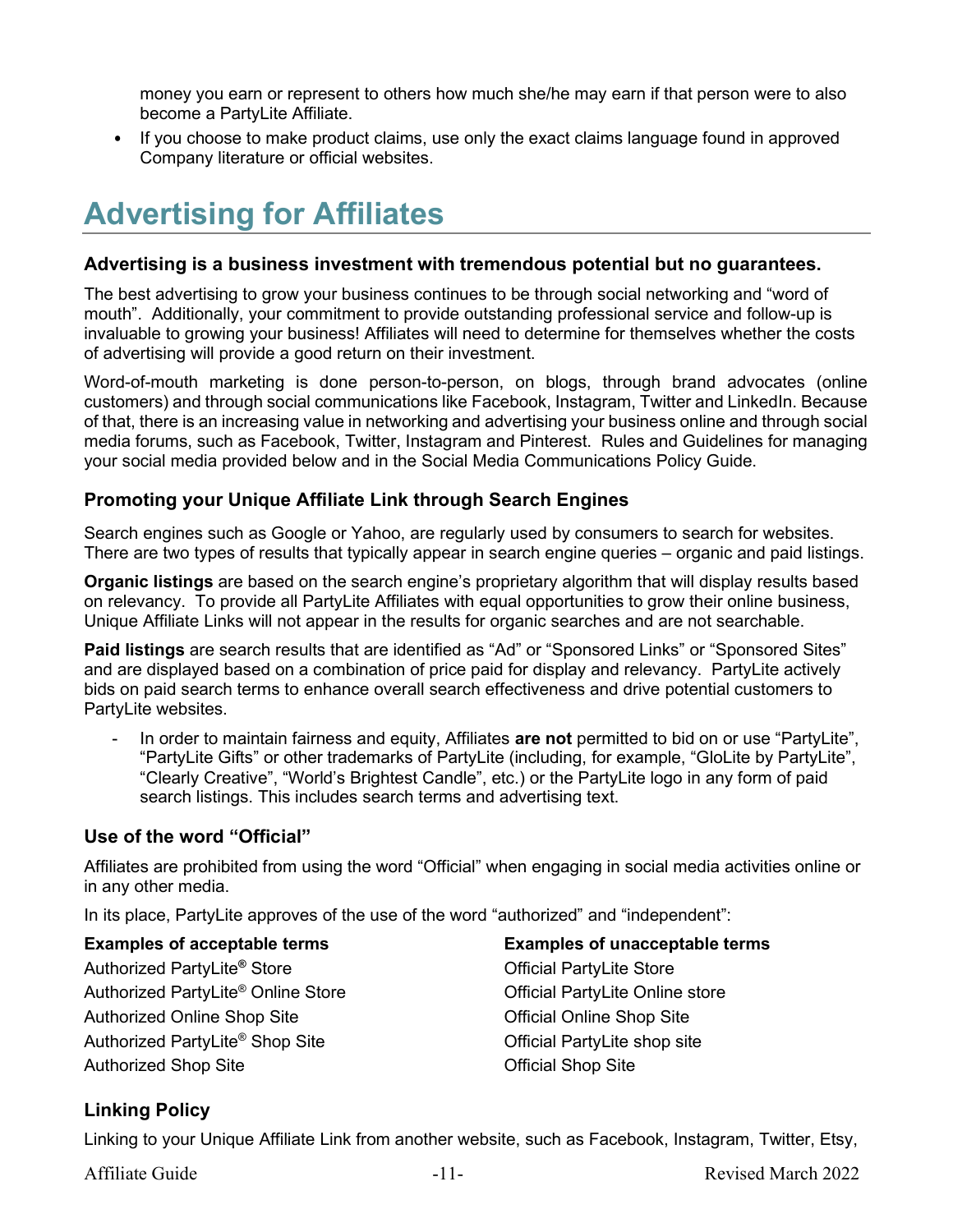your personal website or local message boards, for example, can be a great way to share information about your PartyLite business. If you choose to link to your Unique Affiliate Link, you must follow the policies below:

- A. You may not link your Unique Affiliate Link, or PartyLite.com websites, with any third-party website that:
	- 1. Implies, either directly or indirectly, that PartyLite is endorsing any content on the thirdparty website or otherwise misrepresents its relationship with PartyLite;
	- 2. Contains content or material that could be construed as illegal, offensive, controversial or distasteful (all linked websites must only contain content that is appropriate for all age groups);
	- 3. Contains defamatory or derogatory information concerning PartyLite, its products or information, which may cause reputational injury to PartyLite;
	- 4. Presents false, misleading or deceptive information about PartyLite, its products or the opportunity.
- **B.** In the event that you cease to be an Affiliate, you must remove, or cause to be removed, the link(s) from all webpages where your Unique Affiliate Link was inserted.
- C. If you link your Unique Affiliate Link, you may use one of the following approved link texts:
	- 1. "Shop PartyLite Your Way with me, your PartyLite Affiliate:" <insert your PartyLite URL>
	- 2. "Shop PartyLite Your Way, your PartyLite Affiliate." <insert your PartyLite URL>
	- 3. "Love candles? So do I! Shop PartyLite Your Way, your PartyLite Affiliate." <insert your PartyLite URL>
	- 4. "Candle Obsessed? Me too! Shop today!" <insert your PartyLite URL>
- D. Should you wish to create your own status updates and comments that have links to your Unique Affiliate Link you may do so by adhering to the Social Media Communications Policy

#### Third Party Marketplace Marketing Policy

As part of generating more leads and new customers for your business, PartyLite utilizes third party marketplaces for marketing programs. You may see PartyLite offers and promotions on sites like Rakuten. From time to time, there will be exclusive coupon codes and/or offers to help drive more customers to PartyLite websites. Affiliates are not eligible to purchase PartyLite products using any of these promotional codes. Affiliates may not advertise on any Third-Party Marketplace websites that already have PartyLite listed as an advertiser.

#### Use of Approved Copies and Images:

PartyLite Affiliates may use promotional materials and images from approved PartyLite websites. In all instances where approved imagery and copies are used, the words, "PartyLite Affiliate", must be prominently displayed. As a PartyLite Affiliate, you are responsible for the verbal or written representations you make to customers and potential new Affiliates concerning PartyLite and its products. You may not compare PartyLite products or the Company to any other company or their products. To ensure you are providing your customers with correct information, we suggest you review your presentations to determine the accuracy of your information.

Note: PartyLite selectively monitors all avenues of advertising to ensure appropriate messaging and has the right to request removal of any presentation or visuals that are deemed inappropriate to our core values and brand.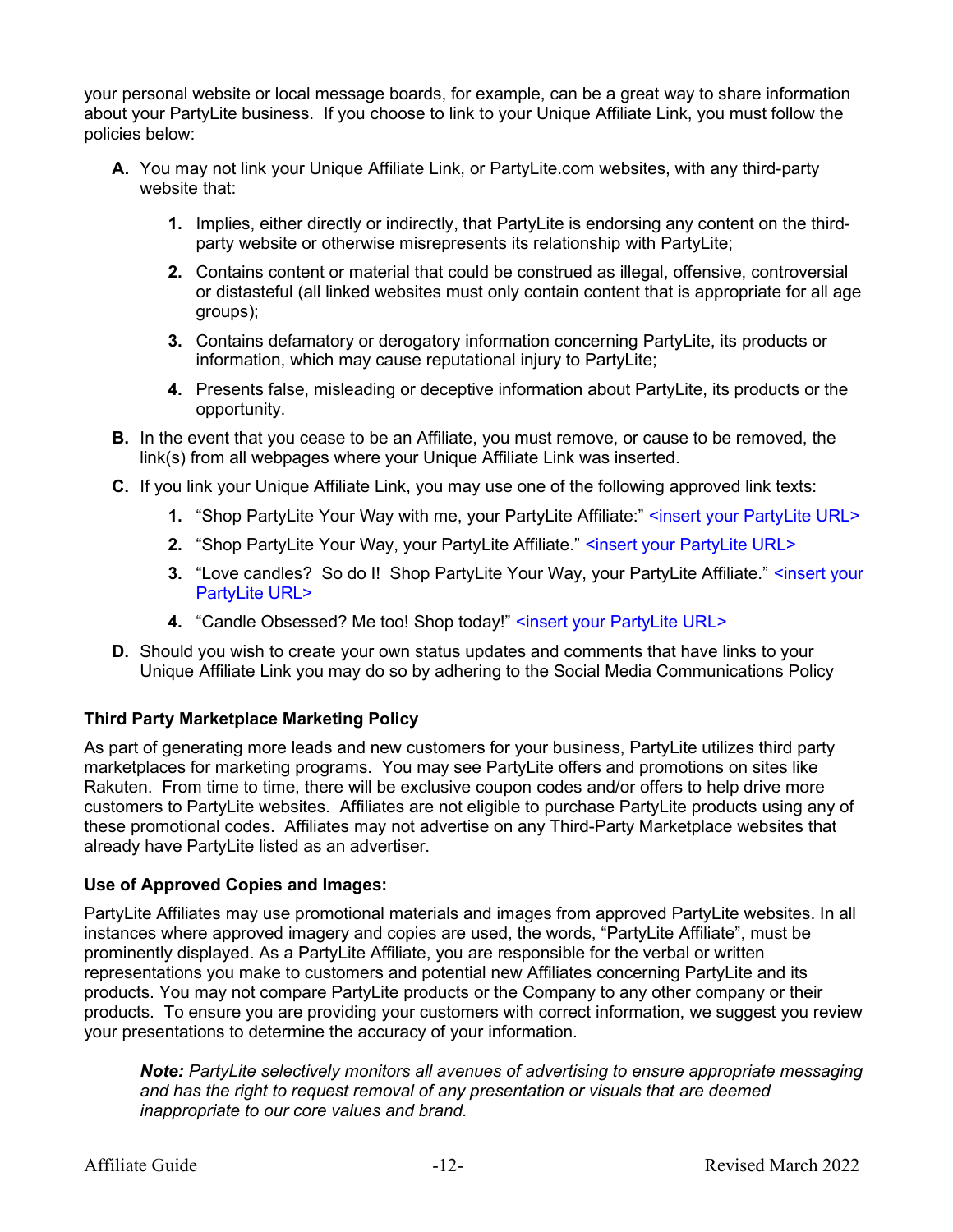### Registering your business with online and print Business Directories.

This practice does not require PartyLite pre-approval, provided the guidelines below are followed.

The online profile you create in any business directory must clearly identify you as an independent PartyLite Affiliate. You may not link readers to the PartyLite company website. Additionally, linking readers from these directories to any site other than your Unique Affiliate Link is not allowed.

### Example of an approved Business Directory Listing:

PartyLite Independent Affiliate Name Your Street address #1 Your Street address #2 City, State/Province Zip / Postal Code Your phone # Your e-mail address www.partylite.com.au/firstnamelastname Hours of availability Additional contact information (phone  $#$ , fax  $#$ )

### Unauthorized Internet Listings

You may not list PartyLite products for sale on any online retail, auction, or flea market sites, including but not limited to eBay, Amazon, Craigslist, Groupon, and Living Social. Such use is a violation of your Affiliate Agreement and may result in immediate termination of your Affiliate Agreement with PartyLite.

You may promote your Unique Affiliate Link on blogs, vlogs, social networking sites, personal websites and other public internet communications means. Websites based on user participation and usergenerated content, including but not limited to Facebook, Twitter, Instagram, Pinterest, WhatsApp, Snapchat, LinkedIn, TikTok, and YouTube, are allowed.

Please note that, by allowing Affiliates to participate in Internet-based, social communications and advertising, PartyLite is not endorsing any of these forums.

- An Affiliate may not use any PartyLite trademark name or logo in a website URL address, social media page or site name or personal website. This includes PartyLite® or any other trademark name belonging to PartyLite.
- You may link to the PartyLite company website from any social media site, but to build your followers, you will want to link from your social media sites to your Unique Affiliate Link (Never post a link to your Unique Affiliate Link on the Corporate PartyLite Facebook Page or any other Company owned social media site.)
- An Affiliate may advertise charitable events on free online communities, including Facebook, Instagram or blogs. However, the Affiliate must include "PartyLite Affiliate" in the ad.
- If you use product claims, use only the exact claims found in approved Company literature or our official website(s).

# Damage Claims

If a customer informs you as an Affiliate that a PartyLite product damaged their personal property or caused them personal injury, instruct the customer to contact the Company at: ClaimInfo@australia.PartyLite.com. A Company representative will follow up with the customer/claimant. Please do not make any promises regarding how PartyLite will handle the claim.